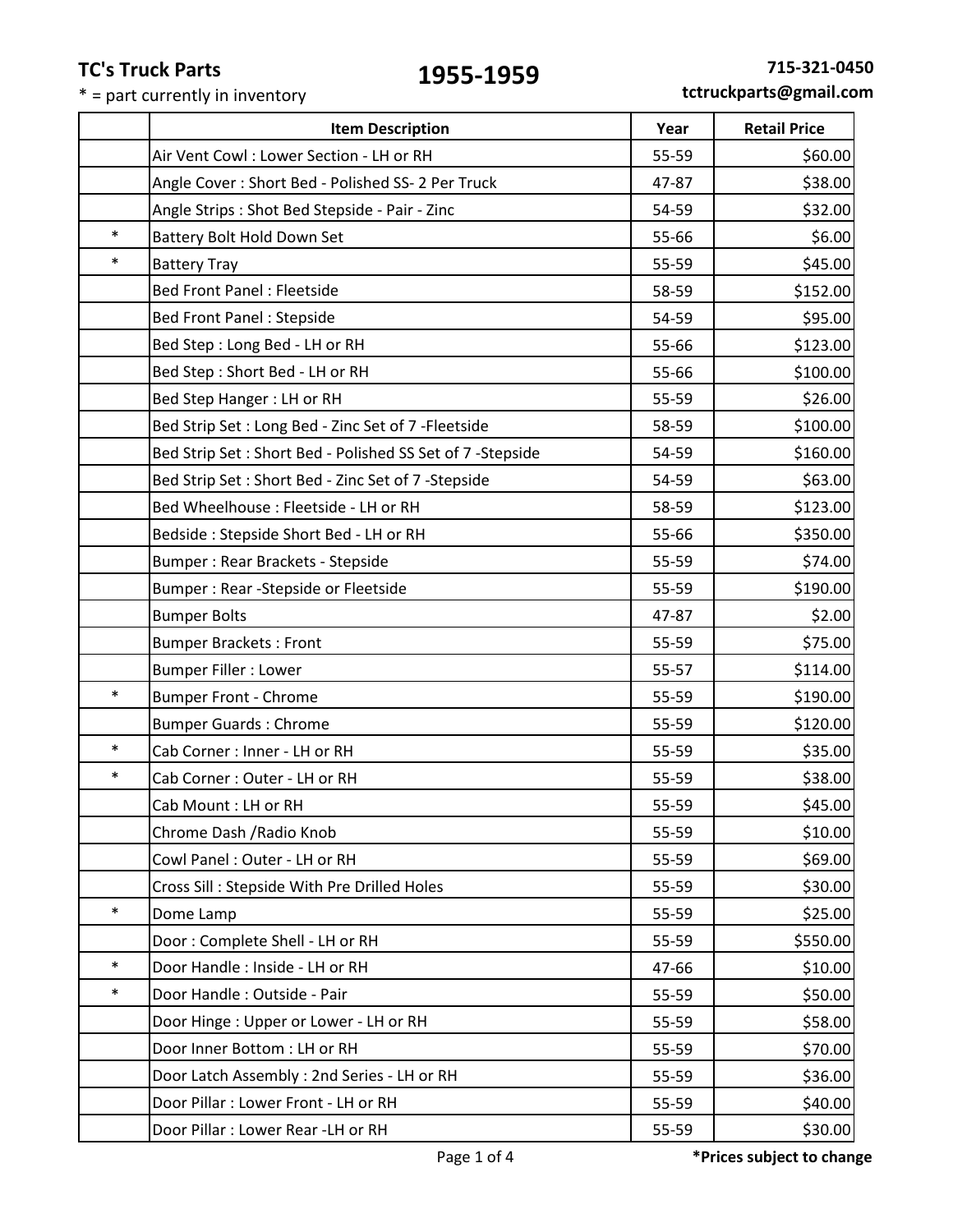| $\ast$ | Door Pin Bushings Set                           | 47-87 | \$11.00  |
|--------|-------------------------------------------------|-------|----------|
| $\ast$ | Door Seal: Pair                                 | 55-59 | \$32.00  |
|        | Door Skin: Lower Section - LH or RH             | 55-59 | \$44.00  |
| $\ast$ | Door Striker Set                                | 52-59 | \$17.00  |
| $\ast$ | Door Weatherstrip                               | 55-59 | \$36.00  |
|        | Fender: Front - LH or RH                        | 55-59 | \$460.00 |
|        | Fender: Front - Lower Rear Fastener- LH or RH   | 55-59 | \$19.00  |
|        | Fender: Front - Lower Rear Section - LH or RH   | 55-59 | \$39.00  |
|        | Fender: Front: Lower Inner Brace - LH or RH     | 58-59 | \$36.00  |
|        | Fender: Inner Front - LH or RH                  | 55-59 | \$150.00 |
|        | Fender: Rear Stepside - LH or RH                | 55-66 | \$400.00 |
| $\ast$ | <b>Firewall Grommet Set</b>                     | 55-59 | \$12.00  |
|        | Floor Pan: LH or RH                             | 55-59 | \$66.00  |
| $\ast$ | Front to Inner Fender Gasket Kit                | 55-59 | \$22.00  |
|        | Fuel Neck Filler Kit                            | 55-59 | \$57.00  |
|        | Fuel Sending Unit: 2wd or 4wd                   | 55-59 | \$30.00  |
|        | Fuel Tank Straps: Pair                          | 55-59 | \$38.00  |
| $\ast$ | Gas Caps                                        | 47-70 | \$13.00  |
|        | <b>Glass: Call For Pricing</b>                  |       |          |
|        | Grille                                          | 55-56 | \$335.00 |
|        | Grille                                          | 57    | \$630.00 |
|        | Grille: Chrome With Black Lettering (CHEVROLET) | 58-59 | \$340.00 |
|        | <b>Grille Support Front Panel</b>               | 58-59 | \$215.00 |
| $\ast$ | Head Light Bezel Set                            | 55-57 | \$90.00  |
| $\ast$ | Head Light Retaining Ring : LH or RH            | 55-57 | \$9.00   |
| $\ast$ | Headlight Housing Bucket: LH or RH: 2nd Series  | 55-57 | \$90.00  |
|        | Heater Control Knob Set: Deluxe - 4 Pieces      | 55-59 | \$10.00  |
|        | Hood                                            | 55-57 | \$530.00 |
| $\ast$ | Hood Bumper Set                                 | 55-59 | \$10.00  |
|        | Hood Hinge: Spring Included - LH or RH          | 55-57 | \$68.00  |
|        | Hood Hinge Spring: Pair                         | 55-59 | \$21.00  |
|        | Hood Latch Panel                                | 55-57 | \$55.00  |
| $\ast$ | <b>Hood to Cowl Seal</b>                        | 55-59 | \$14.00  |
| $\ast$ | <b>Instrument Cluster Lens</b>                  | 55-59 | \$40.00  |
| $\ast$ | Instrument Dash Bezel                           | 55-59 | \$47.00  |
|        | Kick Panel Cover Plate : LH or RH               | 55-59 | \$30.00  |
| $\ast$ | Large Rear Window Rubber w/Black                | 55-66 | \$29.00  |
|        | License Plate Bracket With Light                | 54-59 | \$28.00  |
|        |                                                 |       |          |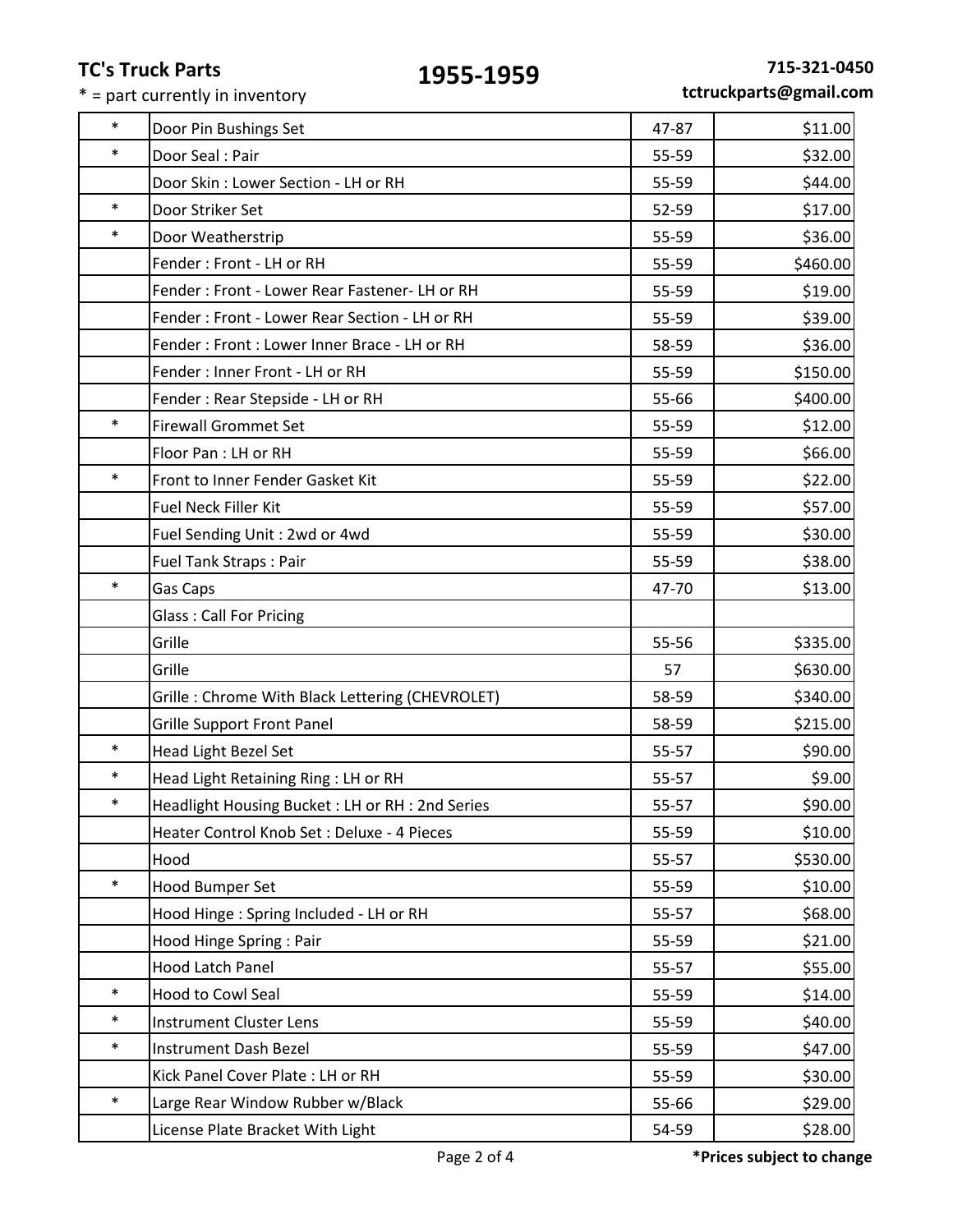|  |  | tctruckparts@gmail.com |  |
|--|--|------------------------|--|
|--|--|------------------------|--|

| $\ast$ | Mirror: Exterior Round Black Ribbed - LH or RH      | 47-72 | \$12.00  |
|--------|-----------------------------------------------------|-------|----------|
| $\ast$ | Mirror: Exterior Round Chrome Ribbed - LH or RH     | 47-72 | \$12.00  |
| $\ast$ | Mirror: Exterior Round Chrome Smooth - LH or RH     | 47-72 | \$13.00  |
| $\ast$ | Mirror Arm : Exterior - Stainless - LH or RH        | 55-59 | \$25.00  |
| $\ast$ | Mirror Arm Gasket                                   | 55-59 | \$2.00   |
| $\ast$ | Outside Door Handle & Lock Gaskets                  | 52-66 | \$3.00   |
| $\ast$ | Outside Mirror: Black - Round - LH or RH            | 47-72 | \$13.00  |
| $\ast$ | Park Light Gasket                                   | 58-59 | \$4.00   |
| $\ast$ | Park Light Lens                                     | 58-59 | \$6.00   |
| $\ast$ | Park Light Lens (Amber)                             | 55-57 | \$6.00   |
| $\ast$ | Park Light Lens (Clear)                             | 55-57 | \$6.00   |
|        | Pillar Plate: Inner or Outer - LH or RH             | 55-59 | \$34.00  |
|        | <b>Radiator Support</b>                             | 55-57 | \$150.00 |
|        | <b>Radiator Support</b>                             | 58-59 | \$144.00 |
|        | <b>Rear Cross Sill</b>                              | 55-59 | \$30.00  |
| $\ast$ | <b>Rear View Mirror</b>                             | 54-59 | \$48.00  |
| $\ast$ | <b>Rear View Mirror Bracket</b>                     | 54-59 | \$20.00  |
| $\ast$ | Rear Window Seal W/O Chrome : Large                 | 55-66 | \$25.00  |
| $\ast$ | Rear Window Seal W/O Chrome: Small                  | 42-66 | \$15.00  |
| $\ast$ | Rocker Panel: With Step Plate - LH or RH            | 55-59 | \$57.00  |
|        | Rocker Panel: Without Step Plate - LH or RH         | 55-59 | \$30.00  |
|        | Rocker Panel Step Plate Support                     | 55-59 | \$22.00  |
|        | Roll Pan : Stepside - With License - Without Lights | 55-59 | \$105.00 |
|        | Step Plate: Short Bed - LH or RH                    | 55-59 | \$100.00 |
| $\ast$ | Tail Light Assembly : Black - LH or RH              | 55-59 | \$35.00  |
|        | Tail Light Assembly : L.E.D - Stainless -LH or RH   | 54-59 | \$47.00  |
| $\ast$ | Tail Light Bracket: Chrome - LH or RH               | 55-66 | \$8.00   |
| $\ast$ | Tail Light Bracket: SS - LH or RH                   | 54-55 | \$8.00   |
|        | Tailgate: Fleetside - Plain                         | 58-66 | \$370.00 |
| $\ast$ | Tailgate: Fleetside (CHEVROLET) or (GMC)            | 58-66 | \$410.00 |
| $\ast$ | Tailgate: Stepside - (CHEVROLET)                    | 54-87 | \$250.00 |
|        | Tailgate: Stepside - Plain                          | 54-87 | \$173.00 |
|        | Tailgate: Stepside (GMC)                            | 54-87 | \$285.00 |
|        | Tailgate Trunnion Set: Fleetside                    | 58-66 | \$20.00  |
| $\ast$ | Tailgate Trunnion Set : Stepside                    | 54-87 | \$12.00  |
|        | Vent Window Assembly: Tinted or Clear - LH or RH    | 55-59 | \$262.00 |
| $\ast$ | Window Crank: LH or RH                              | 47-66 | \$10.00  |
|        | Window Felt Kit                                     | 55-59 | \$30.00  |